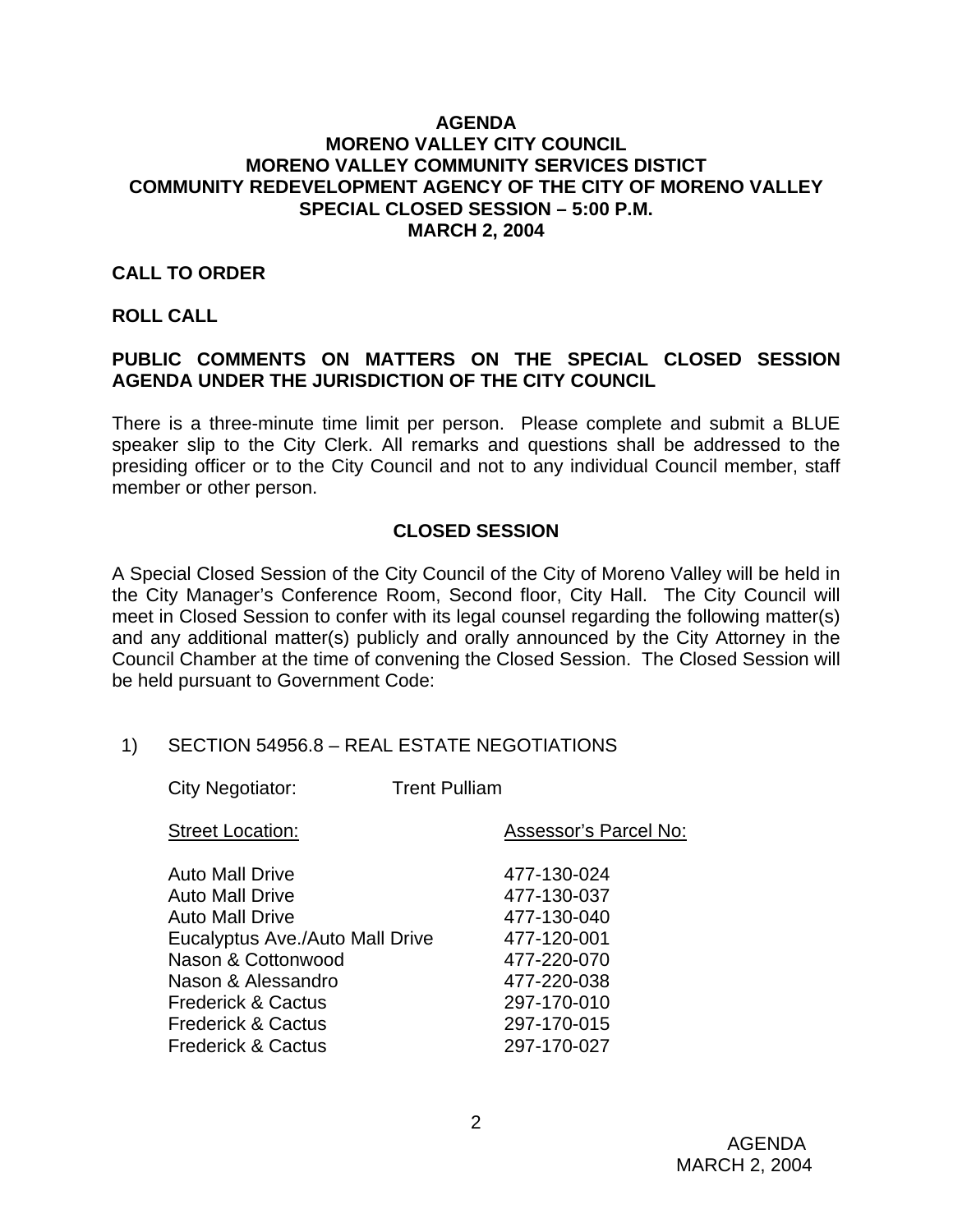2) SECTION 54956.9(a) – CONFERENCE WITH LEGAL COUNSEL – EXISTING LITIGATION

| a) | Case:               | Leaders in Community Alternatives, Inc. v. City of Moreno<br>Valley, et al.                                                                                                                                                                                           |
|----|---------------------|-----------------------------------------------------------------------------------------------------------------------------------------------------------------------------------------------------------------------------------------------------------------------|
|    | Court:<br>Case No.: | United States District Court, Central District of California<br>EDCV-02-1207 VAP SGLx                                                                                                                                                                                 |
|    |                     |                                                                                                                                                                                                                                                                       |
| b) | Case:<br>Court:     | ADAD LLC v. City of Moreno Valley, et al.<br><b>Riverside Superior Court</b>                                                                                                                                                                                          |
|    | Case No.:           | <b>RIC 374644</b>                                                                                                                                                                                                                                                     |
| C) | Case:               | W. B. Walton v. City of Moreno Valley, et al.                                                                                                                                                                                                                         |
|    | Court:<br>Case No.: | <b>Riverside Superior Court</b><br><b>RIC 377795</b>                                                                                                                                                                                                                  |
|    |                     |                                                                                                                                                                                                                                                                       |
| d) | Case:               | Angel Mendoza, by and through his guardian ad litem,<br>Eulalia Mendoza v. City of Moreno Valley and Moreno Valley<br>Animal Services, and Does 1 through 50, Inclusive                                                                                               |
|    | Court:              | <b>Riverside Superior Court</b>                                                                                                                                                                                                                                       |
|    | Case No.:           | <b>RIC 396599</b>                                                                                                                                                                                                                                                     |
| e) | Case:               | Suarez v. City of Moreno Valley                                                                                                                                                                                                                                       |
|    | Court:<br>Case No.: | <b>Riverside Superior Court</b><br><b>RIC 396766</b>                                                                                                                                                                                                                  |
|    |                     |                                                                                                                                                                                                                                                                       |
| f) | Case:<br>Court:     | Davalos v. City of Moreno Valley, et al.<br><b>Riverside Superior Court</b>                                                                                                                                                                                           |
|    | Case No.:           | <b>RIC 402802</b>                                                                                                                                                                                                                                                     |
| g) | Case:               | Lauren Lynn Baisden, by Dolores Baisden her guardian ad                                                                                                                                                                                                               |
|    |                     | litem v. City of Moreno Valley                                                                                                                                                                                                                                        |
|    | Court:<br>Case No.: | <b>Riverside Superior Court</b><br>404900                                                                                                                                                                                                                             |
|    |                     |                                                                                                                                                                                                                                                                       |
| h) | Case:               | Public Entity Risk Management Authority v. City of Moreno<br>Valley, City of Palm Desert, City of Simi Valley, City of Palm<br>Springs, City of La Quinta, City of Hemet, Coachella Valley<br>Association of Governments, City of Rolling Hills, and DOES<br>$1 - 50$ |
|    | Court:              | <b>Riverside Superior Court</b>                                                                                                                                                                                                                                       |
|    | Case No.:           | <b>INC 038382</b>                                                                                                                                                                                                                                                     |